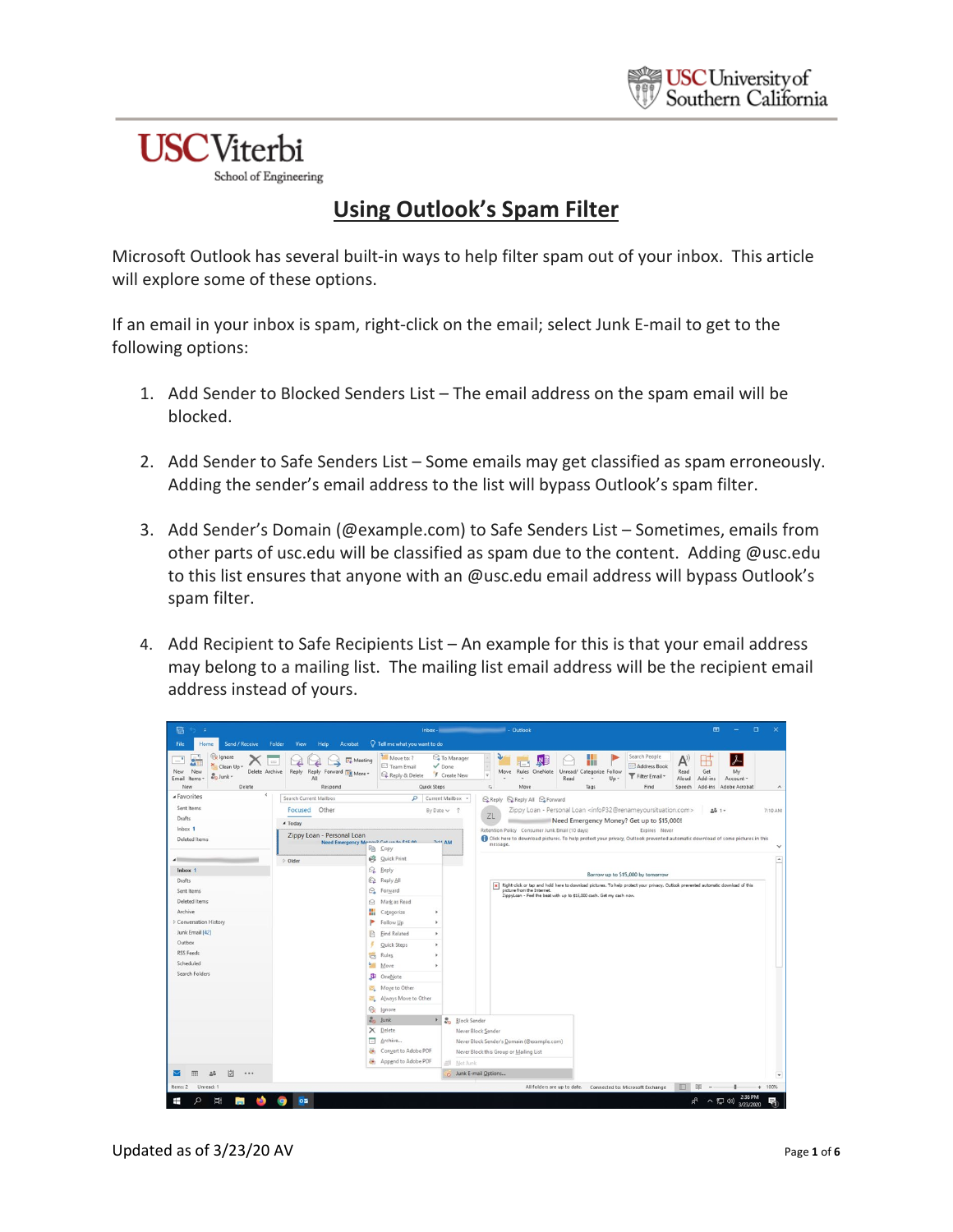

Click on Junk E-Mail Options to get to the following:

• Under the Options tab, you could set the level of junk e-mail protection. Please read the description for each option carefully before choosing one.

|                | Junk Email Options -       |                                                                                                                                    |                        |               |
|----------------|----------------------------|------------------------------------------------------------------------------------------------------------------------------------|------------------------|---------------|
| <b>Options</b> | Safe Senders               | Safe Recipients                                                                                                                    | <b>Blocked Senders</b> | International |
|                | special Junk Email folder. | Outlook can move messages that appear to be junk email into a                                                                      |                        |               |
|                |                            | Choose the level of junk email protection you want:                                                                                |                        |               |
|                | to the Junk Email folder.  | ◯ No Automatic Filtering. Mail from blocked senders is still moved                                                                 |                        |               |
|                |                            | (a) Low: Move the most obvious junk email to the Junk Email folder.                                                                |                        |               |
|                |                            | $\bigcap$ High: Most junk email is caught, but some regular mail may be<br>caught as well. Check your Junk Email folder often.     |                        |               |
|                | Inbox.                     | ◯ Safe Lists Only: Only mail from people or domains on your Safe<br>Senders List or Safe Recipients List will be delivered to your |                        |               |
|                | the Junk Email folder      | Permanently delete suspected junk email instead of moving it to                                                                    |                        |               |
|                | (recommended)              | √ Warn me about suspicious domain names in email addresses.                                                                        |                        |               |
|                |                            |                                                                                                                                    |                        |               |
|                |                            |                                                                                                                                    |                        |               |
|                |                            |                                                                                                                                    |                        |               |
|                |                            | OK                                                                                                                                 | Cancel                 | Apply         |

• Once filtered, spam emails end up in your Junk Emails folder unless you set it to delete in the Junk Email Options.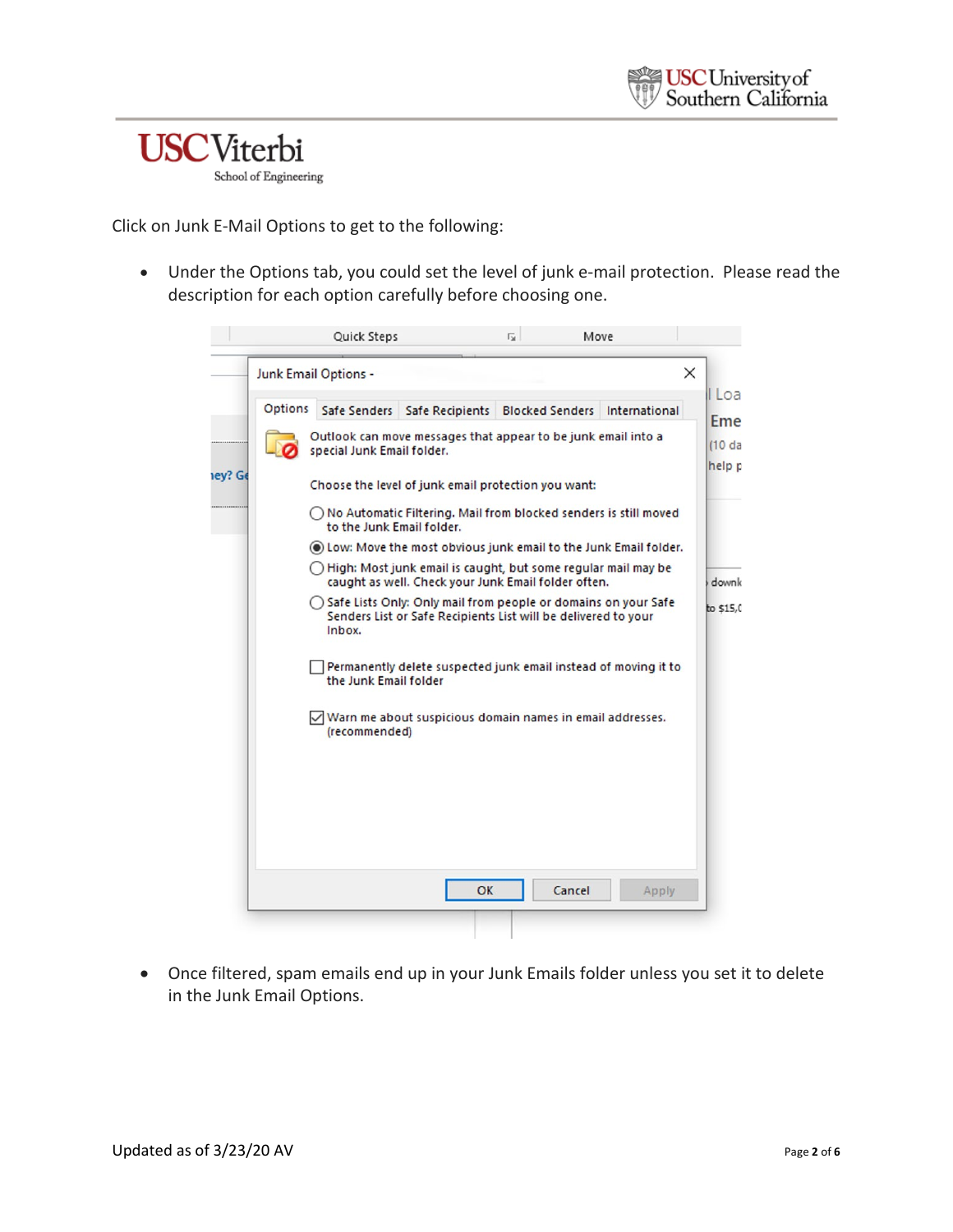## **USC**Viterbi School of Engineering

• The email addresses or domain names in the Safe Senders list will bypass any Microsoft Outlook spam filters and automatically go to your inbox.

|                | Safe Senders                                                                              |                                                           |                        |                                                                     |
|----------------|-------------------------------------------------------------------------------------------|-----------------------------------------------------------|------------------------|---------------------------------------------------------------------|
| <b>Options</b> |                                                                                           | Safe Recipients                                           | <b>Blocked Senders</b> | International                                                       |
|                | never be treated as junk email.                                                           |                                                           |                        | Email from addresses or domain names on your Safe Senders List will |
|                | appleid@id.apple.com                                                                      | alonsovicsusb@hotmail.com                                 |                        | Add                                                                 |
|                | billing@microsoft.com<br>bingrewards@e.microsoft.com                                      |                                                           |                        | Edit                                                                |
|                | bungie@info.bungie.net<br>do_not_reply@icloud.com<br>do_not_reply@itunes.com              |                                                           |                        | Remove                                                              |
|                | ebags@response.ebags.com<br>info@mapmyfitness.messages4.com                               |                                                           |                        |                                                                     |
|                | newsletter@email.lumosity.com<br>no_reply@email.apple.com<br>no-reply@accounts.google.com |                                                           |                        |                                                                     |
|                | noreply@apple.com<br>store_news@amazon.com                                                |                                                           |                        |                                                                     |
|                | store-news@amazon.com<br>targetnews@e.target.com                                          |                                                           |                        | Import from File                                                    |
|                |                                                                                           | xboxliverewards@eprizefulfillment.com                     |                        | Export to File                                                      |
|                | Also trust email from my Contacts                                                         |                                                           |                        |                                                                     |
|                |                                                                                           | Automatically add people I email to the Safe Senders List |                        |                                                                     |
|                |                                                                                           |                                                           |                        |                                                                     |
|                |                                                                                           |                                                           |                        |                                                                     |
|                |                                                                                           |                                                           |                        |                                                                     |
|                |                                                                                           |                                                           |                        |                                                                     |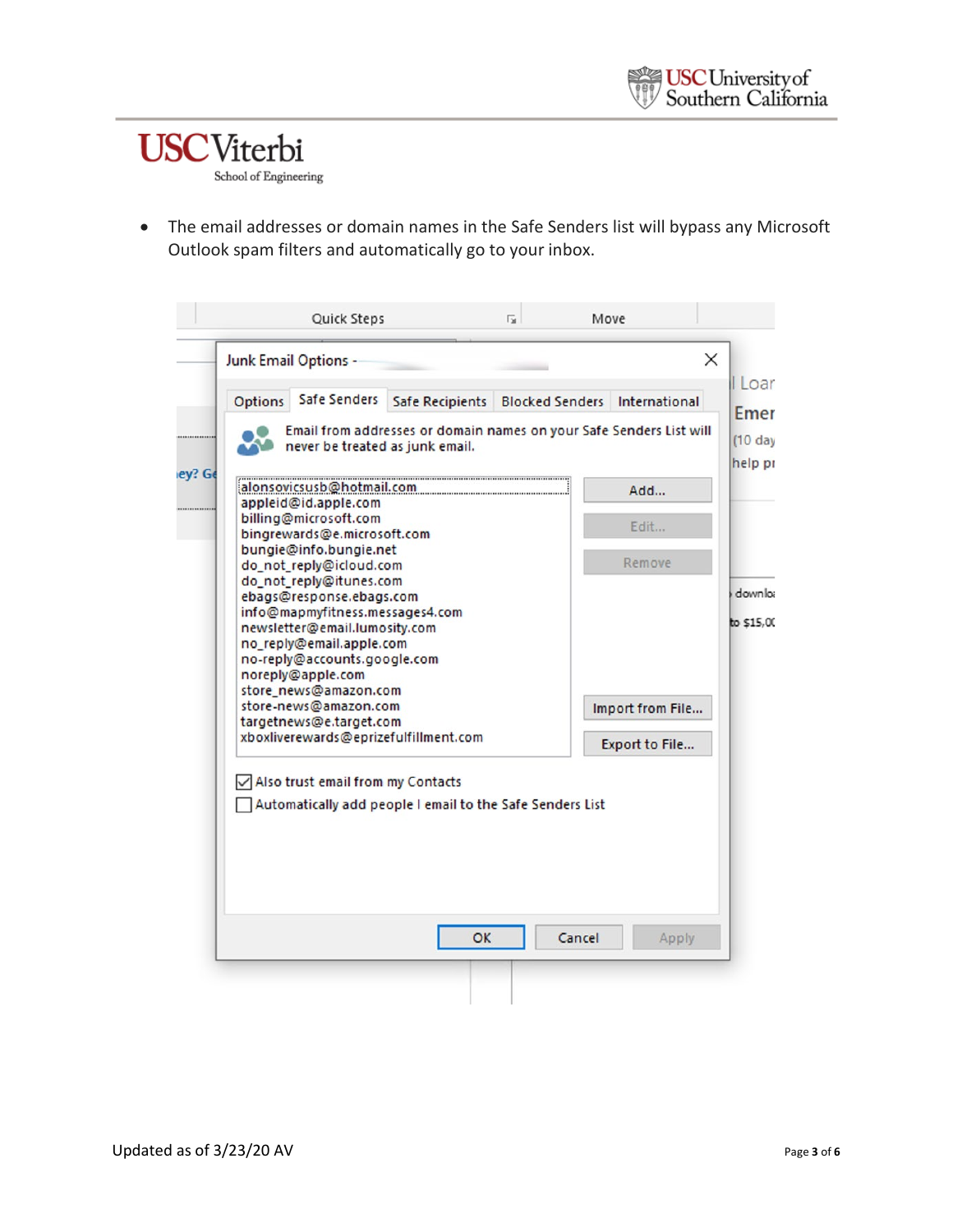

• Email addresses or domains on this Safe Recipients list will also bypass Microsoft Outlook's spam filter. Safe Recipients list could consist of listservs or distribution lists that you have subscribed to.

|         |         | Quick Steps          |                                                                                           | $\overline{\Gamma_{2d}}$ | Move                   |                                    | vean                            |
|---------|---------|----------------------|-------------------------------------------------------------------------------------------|--------------------------|------------------------|------------------------------------|---------------------------------|
|         |         | Junk Email Options - |                                                                                           |                          |                        |                                    | ×                               |
|         | Options | Safe Senders         | <b>Safe Recipients</b><br>Email sent to addresses or domain names on your Safe Recipients |                          | <b>Blocked Senders</b> | International                      | I Loan<br><b>Emerg</b>          |
| ney? Ge |         |                      | List will never be treated as junk email.                                                 |                          |                        |                                    | $(10 \text{ days})$<br>help pro |
|         |         |                      |                                                                                           |                          |                        | Add<br>Edit                        |                                 |
|         |         |                      |                                                                                           |                          |                        | Remove                             |                                 |
|         |         |                      |                                                                                           |                          |                        |                                    | download                        |
|         |         |                      |                                                                                           |                          |                        |                                    | to \$15,000                     |
|         |         |                      |                                                                                           |                          |                        |                                    |                                 |
|         |         |                      |                                                                                           |                          |                        |                                    |                                 |
|         |         |                      |                                                                                           |                          |                        | Import from File<br>Export to File |                                 |
|         |         |                      |                                                                                           |                          |                        |                                    |                                 |
|         |         |                      |                                                                                           |                          |                        |                                    |                                 |
|         |         |                      | OK                                                                                        |                          | Cancel                 | Apply                              |                                 |
|         |         |                      |                                                                                           |                          |                        |                                    |                                 |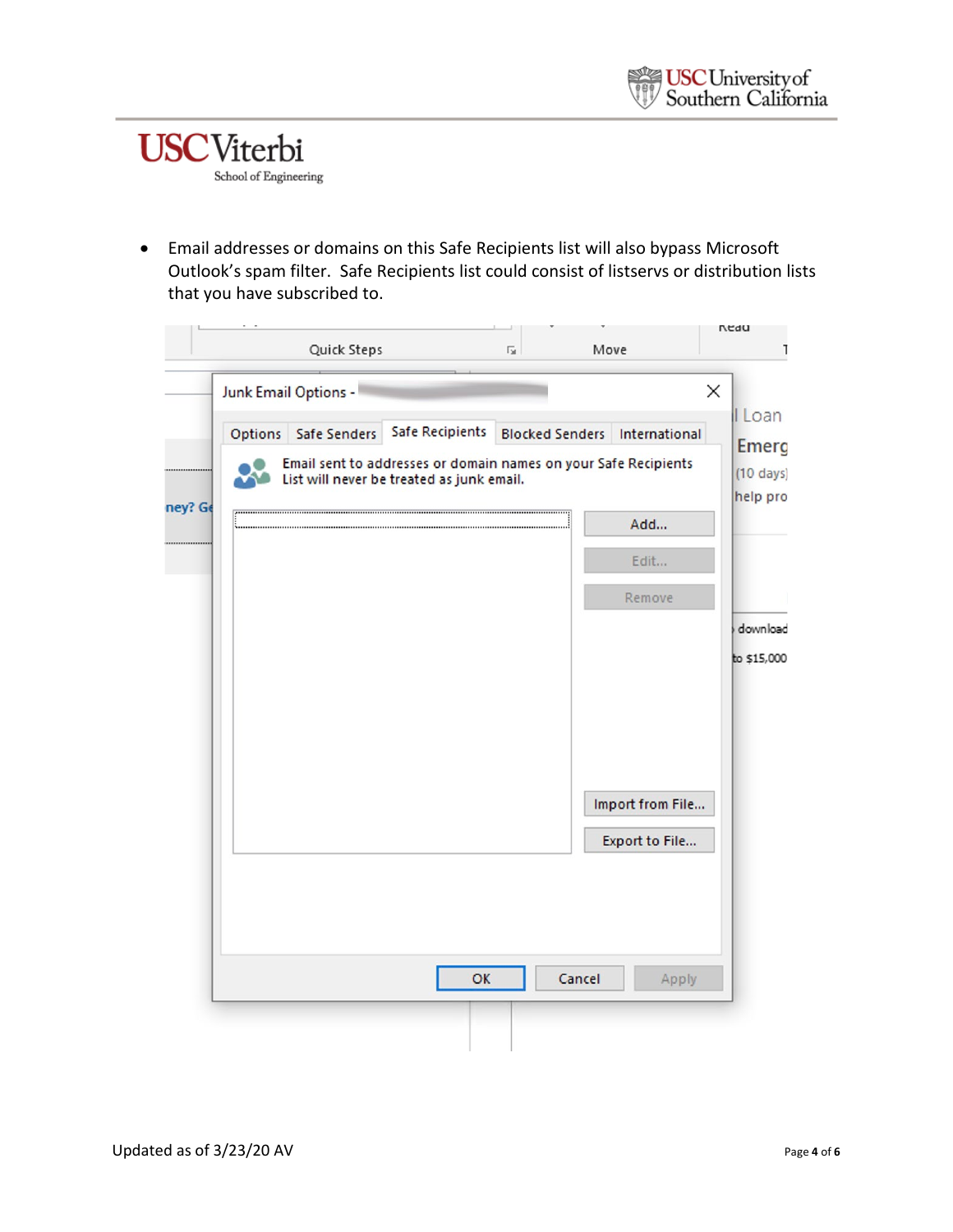

• The Blocked Senders tab is a list of email addresses that you would like to block from your inbox. Any email address or domain on this list will automatically get filtered out.

| <b>Options</b> | Safe Senders                                                          | <b>Safe Recipients</b>                                                                                     | <b>Blocked Senders</b> | International    |
|----------------|-----------------------------------------------------------------------|------------------------------------------------------------------------------------------------------------|------------------------|------------------|
|                |                                                                       | Email from addresses or domain names on your Blocked Senders List<br>will always be treated as junk email. |                        |                  |
|                | hulu@hulumail.com<br>info@twitter.com<br>mail@change.org              |                                                                                                            |                        | Add              |
|                | news@insideapple.apple.com<br>noreply@youtube.com                     |                                                                                                            |                        | Edit             |
|                | notify@twitter.com<br>offers@e.topcashback.com<br>reply@pub.zinio.com |                                                                                                            |                        | Remove           |
|                |                                                                       |                                                                                                            |                        |                  |
|                |                                                                       |                                                                                                            |                        | Import from File |
|                |                                                                       |                                                                                                            |                        | Export to File   |
|                |                                                                       |                                                                                                            |                        |                  |
|                |                                                                       |                                                                                                            |                        |                  |